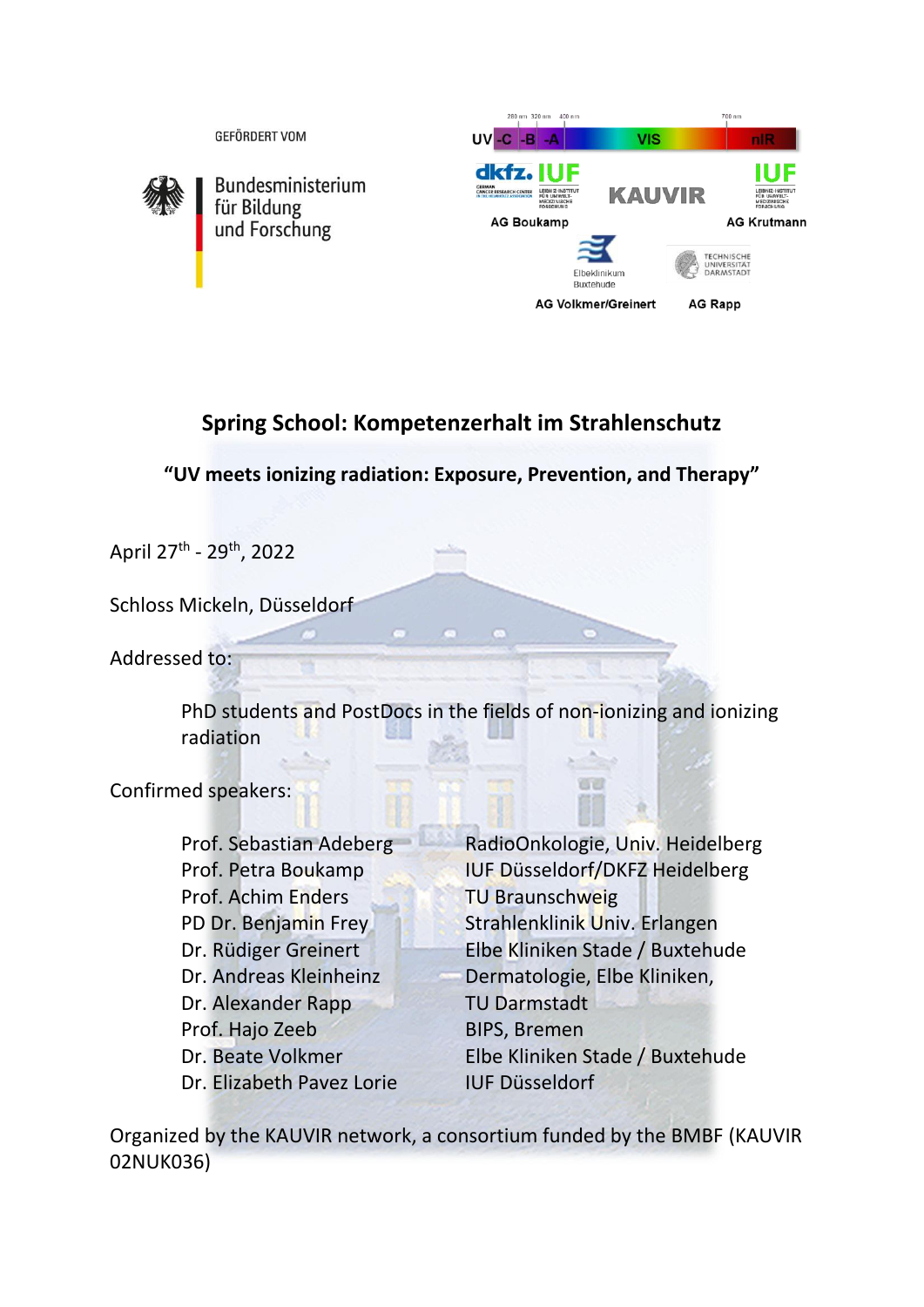### **Tentative program**

#### *Wednesday 27.04.2022*

- 11:30 Opening of Registration
- 14:00 Welcome and Introduction
- 14:15 Exposure and prevention
	- Radiation Protection in Germany (nn)
	- Known and speculative Molecular Mechanisms in the Field of Non ionizing Radiation (A. Enders)
- 16:15 *Break*
- 16:45 Biomarkers for radiation exposure and response (R. Greinert)
- 18:00 *Dinner*
- 20:00 **Keynote Lecture 1**

From basic research to sun protection – nn

#### *Thursday 28.04.2022*

- 09:00 Radiation and skin cancer models:
	- The KAUVIR lamp: What makes the difference? (A. Rapp)
	- Skin cancer models for UV radiation (P. Boukamp)
	- Dermal stem cells: a new model for UV-induced malignant melanoma (M. Mhamdi-Ghodbani, S. Degenhardt)
- 11:00 **Poster session 1**
- 12:30 *Lunch*
- 13:30 Radiation therapy:
	- Current methods in radiation therapy (S. Adeberg)
	- Immunotherapy in combination with radiotherapy does this fit? (B. Frey)
- 15:30 *Break*
- 16:00 Radiation Epidemiology (H. Zeeb)
- 17:00 **Poster session 2**
- 18:30 *Dinner*
- 20:00 **Keynote lecture 2** (nn)

#### *Friday 29.04.2022*

09:00 UV radiation:

- Impact of UV exposure on hairless mice (n.n)
- UV therapy (A. Kleinheinz)
- 11:00 *Break*
- 11:30 Tutorial and wrap up (Pavez Lorie/Volkmer)
- 13:00 *Lunch and Departure*